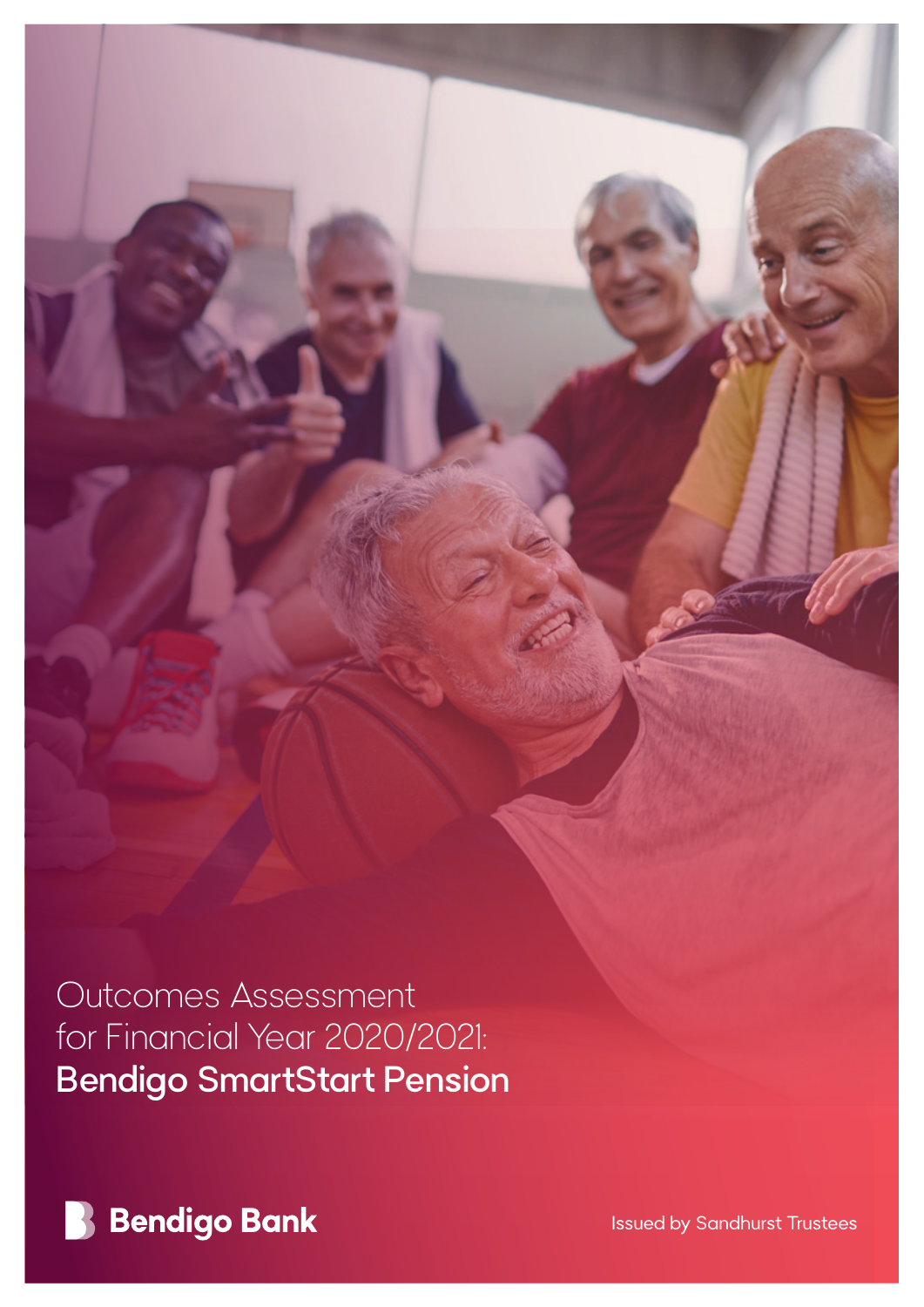Through Bendigo SmartStart Pension (BSSP), we want to help you prosper in retirement, by keeping our fees low and delivering strong investment returns.

The Outcomes Assessment is an important review on how we are delivering across areas that impact member's retirement savings. This includes investment performance, fees and costs, insurance, benefits, and facilities.

The process of this review and results of our outcomes assessment is outlined below in three parts. Firstly, we present the key data we used to compare ourselves across the assessment factors outlined above. We then present an analysis of each of these assessment factors, followed by a final summary (determination) around whether we have met our obligations to promote the financial interest of our beneficiaries. We used the following symbols to show whether we met an objective, partially met it, or did not meet it at all.



After completing a thorough assessment, we are pleased to report that we have continued to deliver members a simple low-cost retirement solution with strong investment performance and customer service. Below details the process of this review and our results.

#### **How we compare**

We used comparison data as at 30 June 2021, from sources such as APRA, as well as third party research agencies such as Chant West and Morningstar.

Industry data for pension products was not widely available. Investment comparisons were conducted using industry data across a large sample of peers with the same investment option/age group profile.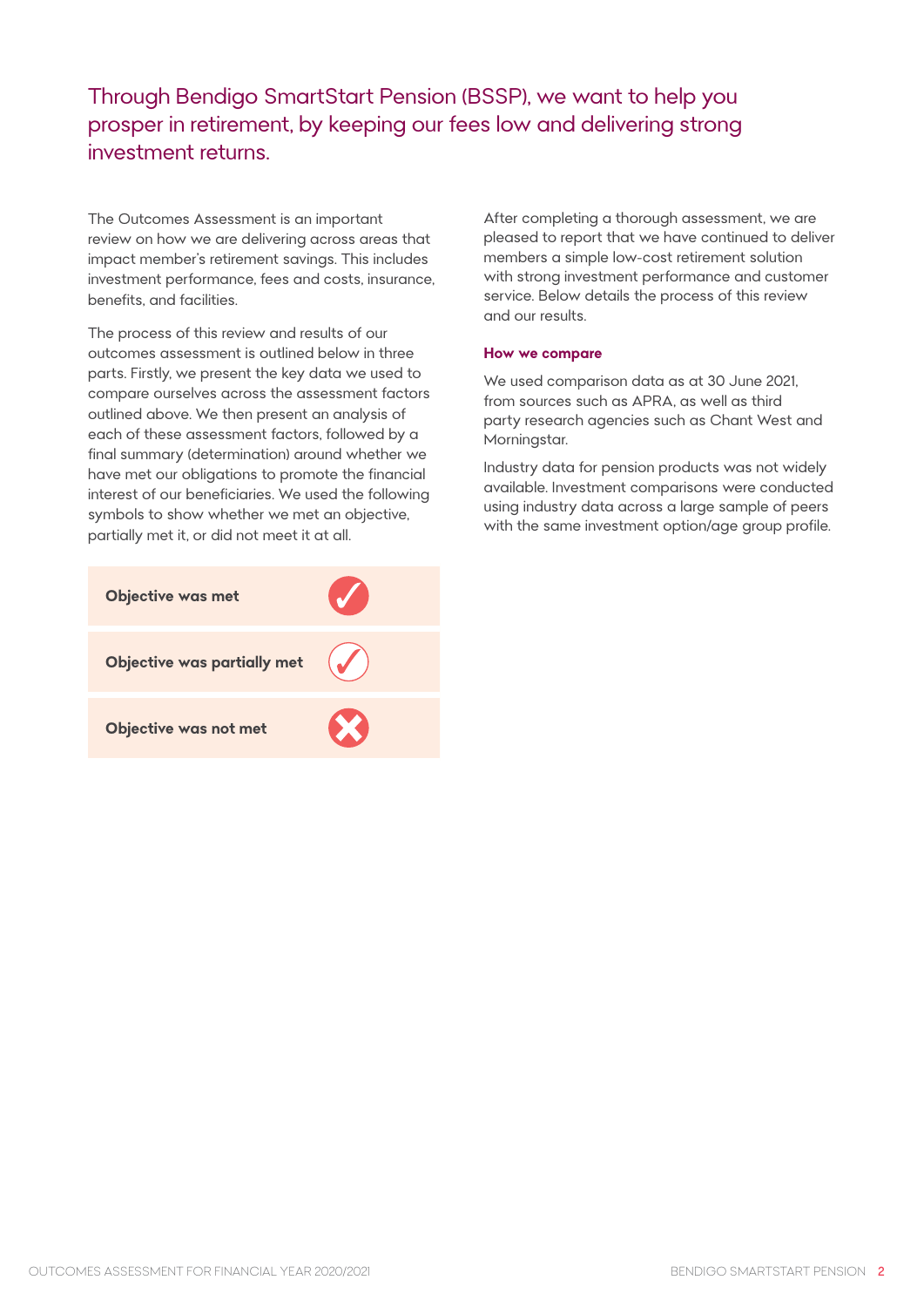# Investment returns and risk

## BSSP Retirement Options





Net Investment Retun 5yr p.a.

Morningstar Superannuation Peer group average (p.a.)

**• All** investment options **exceeded** the average net investment return of the industry over rolling five-year periods.

**Objectives Results** 

**Achieve net investment returns above the industry average over rolling five-year periods for all** 

**All investment options within** 

11.26%

10.87%

**investment options** 

**their risk targets** 

9.99%

9.31%

 $9.71%$ 

9.71%

8.13%

7.91%

**• All** investment options were within their investment risk targets.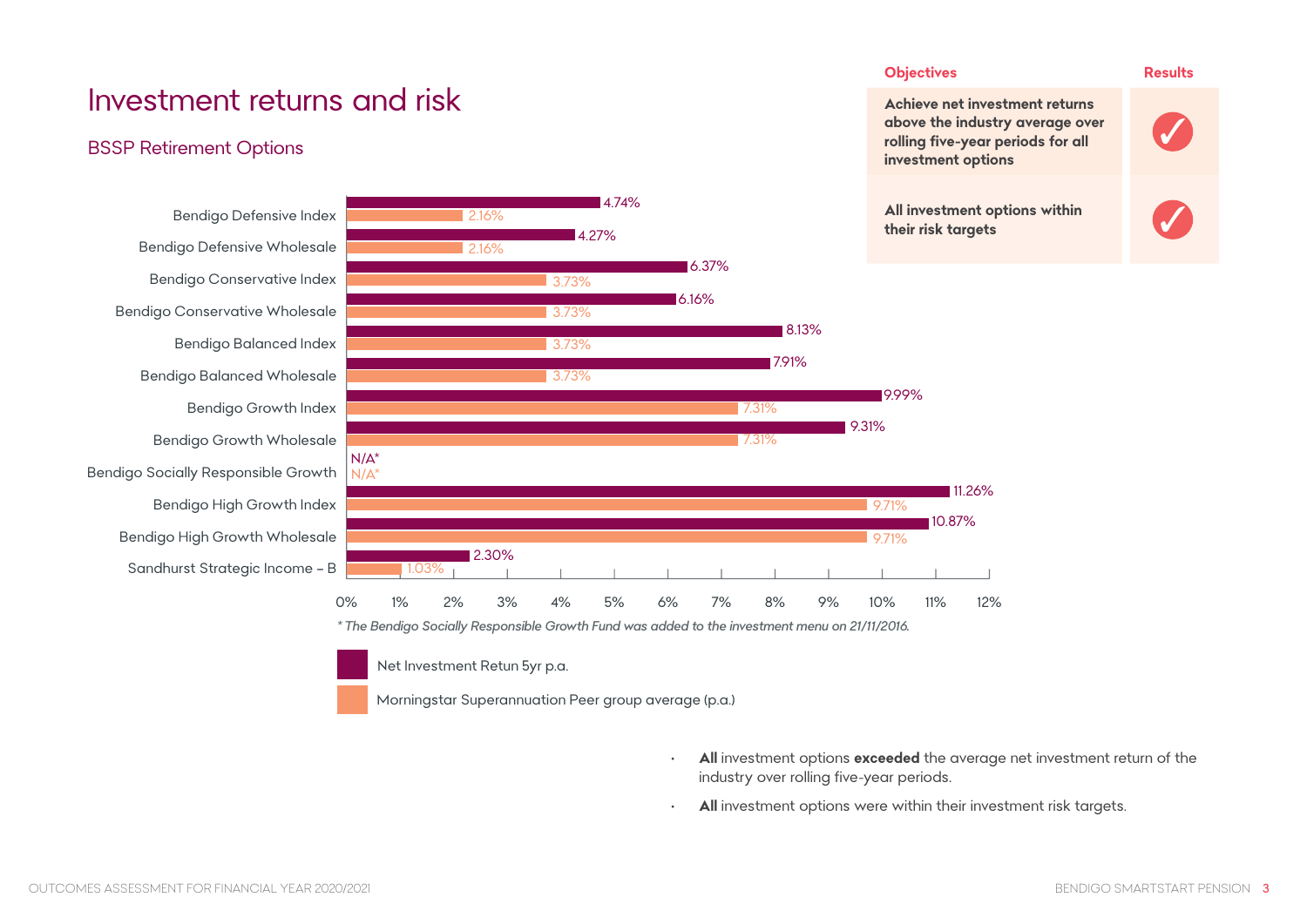## Member fees

The average member fees per annum are higher than the peer group we compared against.

Against the average of the selected comparable products, the Pension administration fee fixed dollar component of \$98 is more expensive than the peer group average of \$93.40. Against the average of the selected comparable products, the administration fee percentage component of 0.20% is higher than the peer group average of 0.18%.

We note that the peer group for our Pension product consists of 5 funds that are some of the lower cost funds in the industry. Therefore,



although we didn't meet our objectives for member fees, the comparison indicates that our Pension administration fees are competitive.

However, we will review our Pension administration fees in light of these results.

# Analysis of each of the assessment factors

An important part of this review is how we comply as a trustee in promoting the financial interests of our members across investment returns, risk, fees, costs, and what options are offered.

#### **Investment returns and risk**

#### **Our determination:** The investment strategy, including the risk and return targets promotes the financial interests of members.

We considered the Pension investment strategies and compared the risk and return across each investment option against industry/peer group averages.

#### **We reached this conclusion based on the following:**

- The Pension product exceeded the objective of having 75% of investment options in the product meet their investment objectives, with 100% of options exceeding their investment return objectives.
- All investment options exceeded their peer average across investment returns for the rolling 5-year period.

## **Fees and costs**

**Our determination:** The basis for setting fees and costs charged are appropriate for pension members.

We looked at the impact of fees and operating costs across each investment option and how these compared with the industry average across different member segments.

The representative member fee is comprised of administration and investment fees. This assessment has highlighted that our administration fees whilst not overly expensive, did not meet our internal objectives when compared to the peer group. We will review our Pension administration fees in light of these results.

#### **Insurance**

There is no insurance offered in the Pension product. This is appropriate for members in the retirement phase.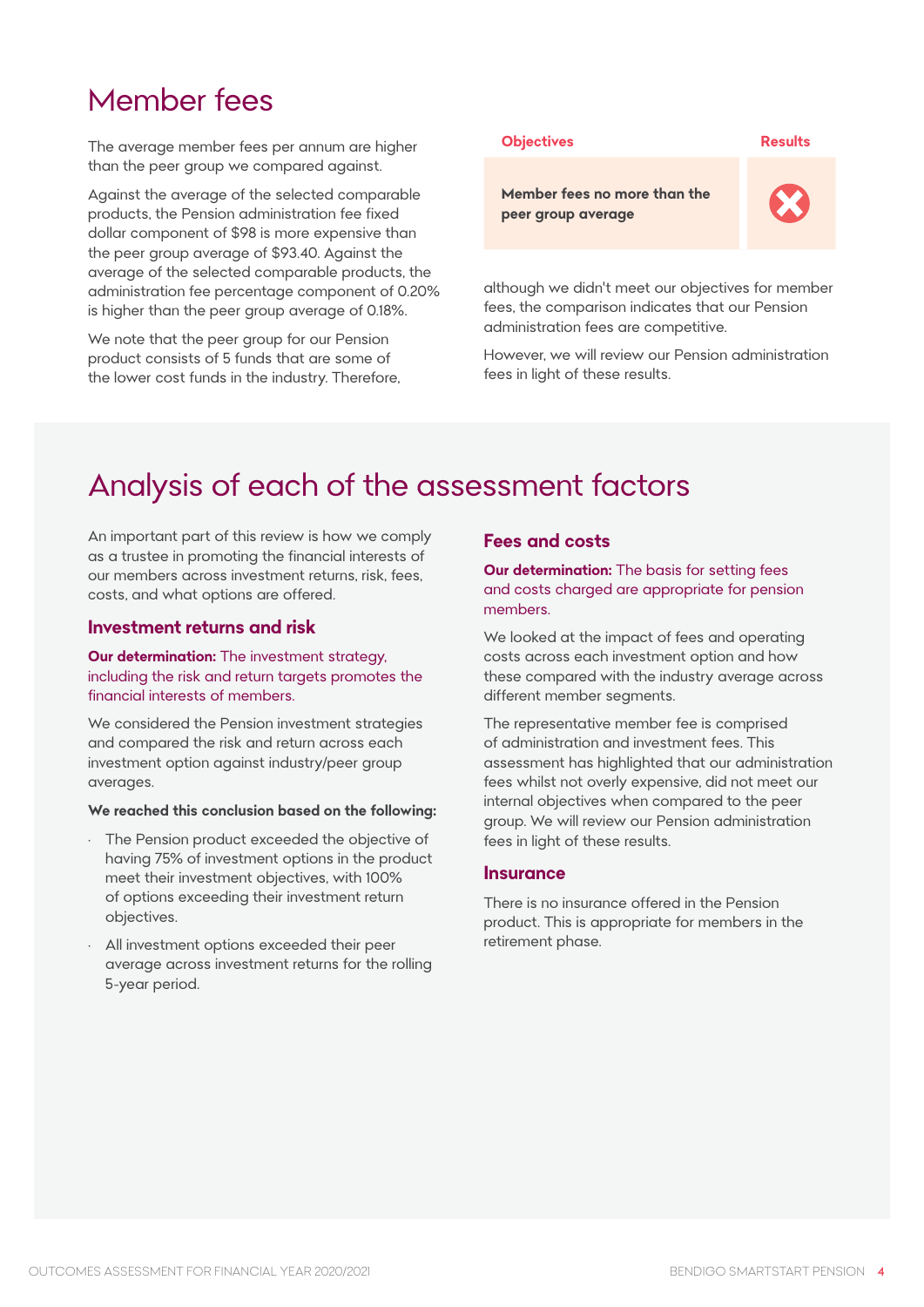# Benefits & facilities

Bendigo Pension is designed to be simple and cost effective. As such, our objective is to ensure that services we offer and how we engage with members is relevant and beneficial.



Overall, we are mostly meeting our objectives of obtaining satisfactory customer service experience and providing effective member education and engagement.

Only one out of four measures around customer service, our Net Promoter Score was lower than the industry median, which we will focus on improving.

### **Scale**

#### **Our determination:** Members and their retirement outcomes are not disadvantaged by our scale

We considered whether our size and ability to continue to attract Bendigo and Adelaide Bank customers hinders our ability to negotiate competitive fees, pool investments and risk. Our assessment showed that we are able to offer a competitively priced product, with strong investment performance and an appropriate insurance offering.

# Bendigo Pension Trustee Determination

The Pension Product is an account-based pension which aims to provide a low-cost and easy-to use solution to provide members with a flexible and potentially tax effective income stream in their retirement or as they transition into retirement.

Investment performance achieved the set investment objectives for each option, with the majority of investment options maintaining their investment risk objectives. The representative member fees did not meet our objective of being no more than the peer group. Basic (yet adequate) tools and facilities are offered to members to assist with keeping costs low, noting that member sentiment indicates that additional tools are not desired.

Through undertaking the member outcome comparisons and assessments and in accordance with the requirements of section 52(9) – 52(11) of the SIS Act, we as Trustee, have determined that we are promoting the financial interests of the beneficiaries in the Pension product. However, we acknowledge that this assessment has highlighted that our administration fees could be more competitive. We will continue to regularly review our administration and investment fees and investigate ways to make them more competitive.

The comparisons and assessments undertaken for the member outcomes assessment show that the Pension product is sustainable in terms of investment returns, fees and costs and scale.

We have balanced the comparative and assessment steps under sections 52(10A) and 52(11) of the SIS Act by considering the key factors as returns, investment strategy, fees and operating costs. Secondary key factors are any disadvantages from scale, followed by consideration of options, benefits and facilities.

Based on the comparison data and corresponding analysis of the assessment factors have informed this determination. The Trustee has determined that the following are appropriate to members / beneficiaries in the Pension product:

- (a) the options, benefits and facilities offered under the product;
- (b) the investment strategy for the product, including the level of investment risk and the return target;
- (c) the fees and costs; and
- (d) scale.

This determination is made for the financial year to 30 June 2021.